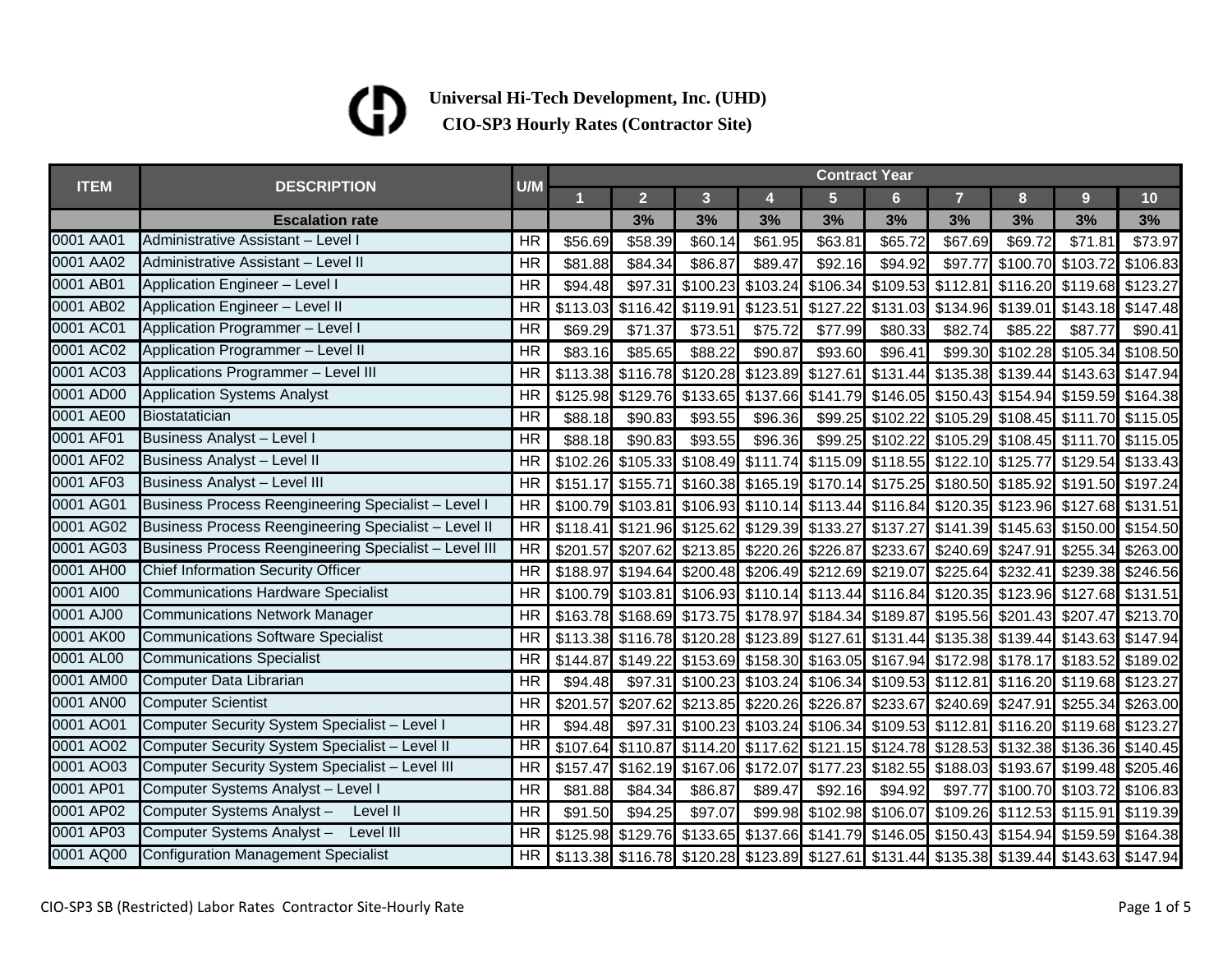## $\mathbf G$

| <b>ITEM</b> |                                                     | U/M             | <b>Contract Year</b> |                |                |                            |                   |                            |                                                                                           |                                    |                            |                  |
|-------------|-----------------------------------------------------|-----------------|----------------------|----------------|----------------|----------------------------|-------------------|----------------------------|-------------------------------------------------------------------------------------------|------------------------------------|----------------------------|------------------|
|             | <b>DESCRIPTION</b>                                  |                 |                      | $\overline{2}$ | 3 <sup>1</sup> | $\overline{\mathbf{4}}$    | $5\phantom{1}$    | 6 <sup>1</sup>             | $\overline{7}$                                                                            | 8                                  | 9 <sup>°</sup>             | 10 <sub>1</sub>  |
| 0001 AR01   | Cost Analyst - Level I                              | <b>HR</b>       | \$81.88              | \$84.34        | \$86.87        | \$89.47                    | \$92.16           | \$94.92                    | \$97.77                                                                                   |                                    | \$100.70 \$103.72 \$106.83 |                  |
| 0001 AR02   | Cost Analyst - Level II                             | <b>HR</b>       | \$91.50              | \$94.25        | \$97.07        | \$99.98                    |                   |                            | \$102.98 \$106.07 \$109.26 \$112.53 \$115.91 \$119.39                                     |                                    |                            |                  |
| 0001 AS00   | <b>Data Entry Clerk</b>                             | <b>HR</b>       | \$31.49              | \$32.43        | \$33.41        | \$34.41                    | \$35.44           | \$36.51                    | \$37.60                                                                                   | \$38.73                            | \$39.89                    | \$41.09          |
| 0001 AT00   | <b>Data Security Specialist</b>                     | HR              | \$125.98             |                |                | \$129.76 \$133.65 \$137.66 |                   |                            | \$141.79 \$146.05 \$150.43 \$154.94 \$159.59 \$164.38                                     |                                    |                            |                  |
| 0001 AU00   | <b>Data Standardization Specialist</b>              | <b>HR</b>       |                      |                |                |                            |                   |                            | \$107.09 \$110.30 \$113.61 \$117.02 \$120.53 \$124.15 \$127.87 \$131.71 \$135.66 \$139.73 |                                    |                            |                  |
| 0001 AV00   | Database Administrator                              | <b>HR</b>       | \$88.18              | \$90.83        | \$93.55        | \$96.36                    |                   |                            | \$99.25 \$102.22 \$105.29 \$108.45 \$111.70 \$115.05                                      |                                    |                            |                  |
| 0001 AW01   | Database Management Specialist - Level I            | <b>HR</b>       | \$81.88              | \$84.34        | \$86.87        | \$89.47                    | \$92.16           | \$94.92                    | \$97.77                                                                                   | \$100.70 \$103.72 \$106.83         |                            |                  |
|             | 0001 AW02 Database Management Specialist - Level II | <b>HR</b>       | \$107.09             |                |                | \$110.30 \$113.61 \$117.02 |                   | \$120.53 \$124.15 \$127.87 |                                                                                           |                                    | \$131.71 \$135.66 \$139.73 |                  |
| 0001 AW03   | Database Management Specialist - Level III          | <b>HR</b>       | \$138.58             |                |                | \$142.74 \$147.02 \$151.43 | \$155.97          |                            | \$160.65 \$165.47                                                                         | \$170.44 \$175.55 \$180.82         |                            |                  |
| 0001 AX01   | Database Specialist - Level I                       | $\overline{HR}$ | \$62.99              | \$64.88        | \$66.83        | \$68.83                    | \$70.90           | \$73.02                    | \$75.21                                                                                   | \$77.47                            | \$79.79                    | \$82.19          |
| 0001 AX02   | Database Specialist - Level II                      | <b>HR</b>       | \$82.24              | \$84.71        | \$87.25        | \$89.87                    | \$92.56           | \$95.34                    |                                                                                           | \$98.20 \$101.14 \$104.18 \$107.30 |                            |                  |
| 0001 AX03   | Database Specialist - Level III                     | <b>HR</b>       | \$113.38             |                |                |                            |                   |                            | \$116.78 \$120.28 \$123.89 \$127.61 \$131.44 \$135.38 \$139.44 \$143.63 \$147.94          |                                    |                            |                  |
| 0001 AY00   | Data Warehousing Administrator                      | <b>HR</b>       |                      |                |                |                            |                   |                            | \$138.58 \$142.74 \$147.02 \$151.43 \$155.97 \$160.65 \$165.47 \$170.44 \$175.55 \$180.82 |                                    |                            |                  |
| 0001 AZ00   | Data Warehouse Analyst                              | <b>HR</b>       |                      |                |                |                            |                   |                            | \$107.09 \$110.30 \$113.61 \$117.02 \$120.53 \$124.15 \$127.87 \$131.71 \$135.66 \$139.73 |                                    |                            |                  |
| 0001 BA00   | Data Warehouse Programmer                           | <b>HR</b>       |                      |                |                |                            |                   |                            | \$125.98 \$129.76 \$133.65 \$137.66 \$141.79 \$146.05 \$150.43 \$154.94 \$159.59 \$164.38 |                                    |                            |                  |
| 0001 BB00   | <b>Disaster Recovery Specialist</b>                 | <b>HR</b>       | \$125.98             |                |                |                            |                   |                            | \$129.76 \$133.65 \$137.66 \$141.79 \$146.05 \$150.43                                     |                                    | \$154.94 \$159.59 \$164.38 |                  |
| 0001 BC01   | Document Control Specialist - Level I               | <b>HR</b>       | \$56.69              | \$58.39        | \$60.14        | \$61.95                    | \$63.81           | \$65.72                    | \$67.69                                                                                   | \$69.72                            | \$71.81                    | \$73.97          |
| 0001 BC02   | Document Control Specialist - Level II              | <b>HR</b>       | \$69.29              | \$71.37        | \$73.51        | \$75.72                    | \$77.99           | \$80.33                    | \$82.74                                                                                   | \$85.22                            | \$87.77                    | \$90.41          |
| 0001 BC03   | Document Control Specialist - Level III             | <b>HR</b>       | \$94.48              | \$97.31        |                | \$100.23 \$103.24          | \$106.34 \$109.53 |                            | \$112.81                                                                                  |                                    | \$116.20 \$119.68 \$123.27 |                  |
| 0001 BD01   | Document Support Specialist - Level I               | <b>HR</b>       | \$50.39              | \$51.90        | \$53.46        | \$55.06                    | \$56.71           | \$58.42                    | \$60.17                                                                                   | \$61.97                            | \$63.83                    | \$65.75          |
| 0001 BD02   | Document Support Specialist - Level II              | <b>HR</b>       | \$69.29              | \$71.37        | \$73.51        | \$75.72                    | \$77.99           | \$80.33                    | \$82.74                                                                                   | \$85.22                            | \$87.77                    | \$90.41          |
| 0001 BE00   | <b>Duplicating Machine Operator</b>                 | <b>HR</b>       | \$37.80              | \$38.93        | \$40.10        | \$41.31                    | \$42.54           | \$43.82                    | \$45.14                                                                                   | \$46.49                            | \$47.88                    | \$49.32          |
| 0001 BF00   | Electronic Data Interchange (EDI) Specialist        | HR              | \$115.90             |                |                | \$119.38 \$122.96 \$126.65 |                   |                            | \$130.45 \$134.36 \$138.39                                                                |                                    | \$142.54 \$146.82 \$151.22 |                  |
| 0001 BG00   | <b>Electronic Meeting Technographer</b>             | <b>HR</b>       | \$56.69              | \$58.39        | \$60.14        | \$61.95                    | \$63.81           | \$65.72                    | \$67.69                                                                                   | \$69.72                            | \$71.81                    | \$73.97          |
| 0001 BH00   | Enterprise Resource Planning (ERP) Specialist       | <b>HR</b>       | \$188.97             |                |                |                            |                   |                            | \$194.64 \$200.48 \$206.49 \$212.69 \$219.07 \$225.64 \$232.41 \$239.38 \$246.56          |                                    |                            |                  |
| 0001 BI00   | Facilitator                                         | <b>HR</b>       | \$94.48              |                |                |                            |                   |                            | \$97.31 \$100.23 \$103.24 \$106.34 \$109.53 \$112.81 \$116.20 \$119.68 \$123.27           |                                    |                            |                  |
| 0001 BJ00   | Financial Analyst - IT                              | HR              | \$119.68             | \$123.27       |                |                            |                   |                            | \$126.97 \$130.78 \$134.70 \$138.74 \$142.90 \$147.19 \$151.61 \$156.16                   |                                    |                            |                  |
| 0001 BK01   | Functional Analyst - Level I                        | <b>HR</b>       | \$78.10              | \$80.44        | \$82.86        | \$85.34                    | \$87.90           | \$90.54                    | \$93.26                                                                                   | \$96.05                            |                            | \$98.93 \$101.90 |
| 0001 BK02   | Functional Analyst - Level II                       | <b>HR</b>       |                      |                |                |                            |                   |                            | \$113.38 \$116.78 \$120.28 \$123.89 \$127.61 \$131.44 \$135.38 \$139.44 \$143.63 \$147.94 |                                    |                            |                  |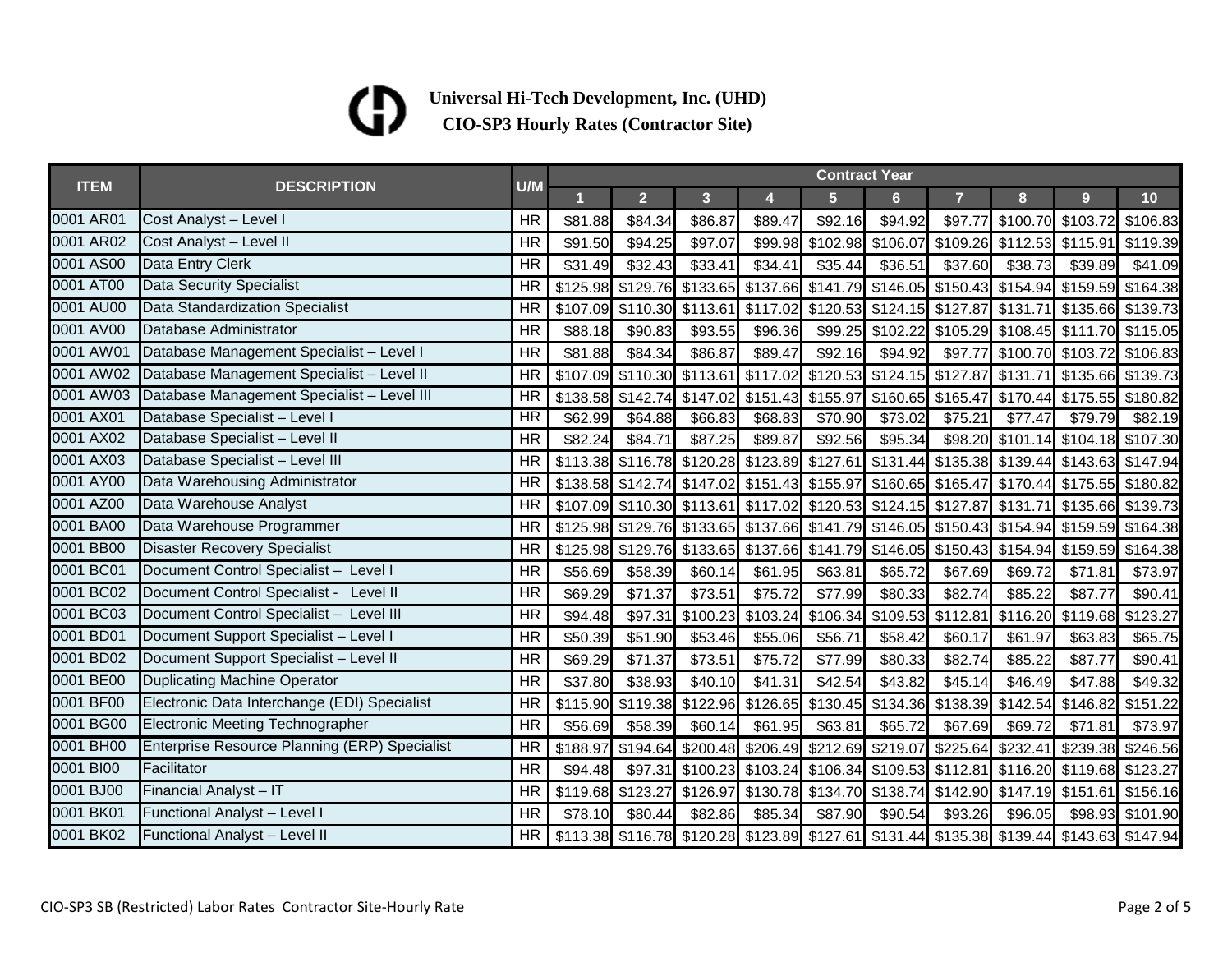### (D

| <b>ITEM</b> | <b>DESCRIPTION</b>                             | <b>Contract Year</b><br>U/M |          |                                     |                            |                         |                |                   |                                                                                           |         |                            |                 |  |  |  |
|-------------|------------------------------------------------|-----------------------------|----------|-------------------------------------|----------------------------|-------------------------|----------------|-------------------|-------------------------------------------------------------------------------------------|---------|----------------------------|-----------------|--|--|--|
|             |                                                |                             |          | $\overline{2}$                      | 3 <sup>1</sup>             | $\overline{\mathbf{4}}$ | 5 <sup>5</sup> | 6 <sup>1</sup>    | $\overline{7}$                                                                            | 8       | 9 <sup>°</sup>             | 10 <sub>1</sub> |  |  |  |
| 0001 BL01   | General Clerk - Level I                        | <b>HR</b>                   | \$34.65  | \$35.69                             | \$36.76                    | \$37.86                 | \$39.00        | \$40.17           | \$41.37                                                                                   | \$42.62 | \$43.89                    | \$45.21         |  |  |  |
| 0001 BL02   | General Clerk - Level II                       | <b>HR</b>                   | \$50.39  | \$51.90                             | \$53.46                    | \$55.06                 | \$56.71        | \$58.42           | \$60.17                                                                                   | \$61.97 | \$63.83                    | \$65.75         |  |  |  |
| 0001 BL03   | <b>General Clerk - Level III</b>               | <b>HR</b>                   | \$81.88  | \$84.34                             | \$86.87                    | \$89.47                 | \$92.16        | \$94.92           | \$97.77                                                                                   |         | \$100.70 \$103.72          | \$106.83        |  |  |  |
| 0001 BM00   | Geographic Information System (GIS) Specialist | <b>HR</b>                   |          | \$119.68 \$123.27 \$126.97          |                            | \$130.78                |                | \$134.70 \$138.74 | \$142.90                                                                                  |         | \$147.19 \$151.61 \$156.16 |                 |  |  |  |
| 0001 BN00   | Graphical User Interface Designer              | HR                          |          |                                     |                            |                         |                |                   | \$113.38 \$116.78 \$120.28 \$123.89 \$127.61 \$131.44 \$135.38 \$139.44 \$143.63 \$147.94 |         |                            |                 |  |  |  |
| 0001 BO00   | <b>Graphics Specialist</b>                     | HR                          | \$94.48  |                                     |                            |                         |                |                   | \$97.31 \$100.23 \$103.24 \$106.34 \$109.53 \$112.81 \$116.20 \$119.68 \$123.27           |         |                            |                 |  |  |  |
| 0001 BP00   | Hardware Draftsman                             | <b>HR</b>                   | \$94.48  | \$97.31                             | \$100.23 \$103.24          |                         |                |                   | \$106.34 \$109.53 \$112.81                                                                |         | \$116.20 \$119.68 \$123.27 |                 |  |  |  |
| 0001 BQ01   | Hardware Installation Technician - Level I     | <b>HR</b>                   | \$75.59  | \$77.86                             | \$80.19                    | \$82.60                 | \$85.08        | \$87.63           | \$90.26                                                                                   | \$92.97 | \$95.76                    | \$98.63         |  |  |  |
| 0001 BQ02   | Hardware Installation Technician - Level II    | HR                          | \$91.50  | \$94.25                             | \$97.07                    | \$99.98                 |                |                   | \$102.98 \$106.07 \$109.26                                                                |         | \$112.53 \$115.91 \$119.39 |                 |  |  |  |
| 0001 BR00   | Hardware Specialist - Information Technology   | <b>HR</b>                   | \$88.18  | \$90.83                             | \$93.55                    | \$96.36                 | \$99.25        | \$102.22          | \$105.29                                                                                  |         | \$108.45 \$111.70 \$115.05 |                 |  |  |  |
| 0001 BS00   | Help Desk Manager                              | HR                          |          | \$119.68 \$123.27 \$126.97          |                            | \$130.78                |                |                   | \$134.70 \$138.74 \$142.90 \$147.19 \$151.61 \$156.16                                     |         |                            |                 |  |  |  |
| 0001 BT00   | <b>Help Desk Specialist</b>                    | <b>HR</b>                   | \$75.59  | \$77.86                             | \$80.19                    | \$82.60                 | \$85.08        | \$87.63           | \$90.26                                                                                   | \$92.97 | \$95.76                    | \$98.63         |  |  |  |
| 0001 BU01   | Imaging Specialist/Technician - Level I        | <b>HR</b>                   | \$69.29  | \$71.37                             | \$73.51                    | \$75.72                 | \$77.99        | \$80.33           | \$82.74                                                                                   | \$85.22 | \$87.77                    | \$90.41         |  |  |  |
| 0001 BU02   | Imaging Specialist/Technician - Level II       | <b>HR</b>                   | \$80.74  | \$83.16                             | \$85.66                    | \$88.23                 | \$90.87        | \$93.60           | \$96.41                                                                                   |         | \$99.30 \$102.28 \$105.35  |                 |  |  |  |
| 0001 BU03   | Imaging Specialist/Technician - Level III      | <b>HR</b>                   |          |                                     |                            |                         |                |                   | \$125.98 \$129.76 \$133.65 \$137.66 \$141.79 \$146.05 \$150.43                            |         | \$154.94 \$159.59 \$164.38 |                 |  |  |  |
| 0001 BV00   | Informatic Specialist/Bioinformatician         | <b>HR</b>                   | \$227.08 |                                     | \$233.89 \$240.91 \$248.14 |                         |                |                   | \$255.58 \$263.25 \$271.15                                                                |         | \$279.28 \$287.66 \$296.29 |                 |  |  |  |
| 0001 BW01   | Information Engineer - Level I                 | <b>HR</b>                   |          |                                     |                            |                         |                |                   | \$113.38 \$116.78 \$120.28 \$123.89 \$127.61 \$131.44 \$135.38 \$139.44 \$143.63 \$147.94 |         |                            |                 |  |  |  |
| 0001 BW02   | Information Engineer - Level II                | HR                          | \$129.17 |                                     |                            |                         |                |                   | \$133.05 \$137.04 \$141.15 \$145.38 \$149.74 \$154.24 \$158.86 \$163.63 \$168.54          |         |                            |                 |  |  |  |
| 0001 BX00   | Information Resource Management Analyst        | HR                          |          |                                     |                            |                         |                |                   | \$144.87 \$149.22 \$153.69 \$158.30 \$163.05 \$167.94 \$172.98 \$178.17 \$183.52 \$189.02 |         |                            |                 |  |  |  |
| 0001 BY00   | Information Systems Training Specialist        | <b>HR</b>                   |          |                                     |                            |                         |                |                   | \$107.09 \$110.30 \$113.61 \$117.02 \$120.53 \$124.15 \$127.87 \$131.71 \$135.66 \$139.73 |         |                            |                 |  |  |  |
| 0001 BZ00   | IT Policy/Legislative Specialist               | <b>HR</b>                   |          |                                     |                            |                         |                |                   | \$125.98 \$129.76 \$133.65 \$137.66 \$141.79 \$146.05 \$150.43 \$154.94 \$159.59 \$164.38 |         |                            |                 |  |  |  |
| 0001 CA00   | IT Strategic/Capital Planner                   | <b>HR</b>                   | \$151.17 | \$155.71                            |                            |                         |                |                   | \$160.38 \$165.19 \$170.14 \$175.25 \$180.50 \$185.92 \$191.50 \$197.24                   |         |                            |                 |  |  |  |
| 0001 CB00   | Knowledge Management Specialist                | HR                          |          | \$132.28 \$136.25 \$140.34 \$144.55 |                            |                         |                |                   | \$148.88 \$153.35 \$157.95                                                                |         | \$162.69 \$167.57 \$172.60 |                 |  |  |  |
| 0001 CC00   | Librarian                                      | <b>HR</b>                   | \$62.99  | \$64.88                             | \$66.83                    | \$68.83                 | \$70.90        | \$73.02           | \$75.21                                                                                   | \$77.47 | \$79.79                    | \$82.19         |  |  |  |
| 0001 CD00   | Librarian Technician                           | <b>HR</b>                   | \$44.10  | \$45.42                             | \$46.79                    | \$48.19                 | \$49.63        | \$51.12           | \$52.66                                                                                   | \$54.24 | \$55.86                    | \$57.54         |  |  |  |
| 0001 CE00   | Medical Billing/Account Management Specialist  | <b>HR</b>                   | \$75.59  | \$77.86                             | \$80.19                    | \$82.60                 | \$85.08        | \$87.63           | \$90.26                                                                                   | \$92.97 | \$95.76                    | \$98.63         |  |  |  |
| 0001 CF00   | Modeling and Simulation Specialist             | HR                          | \$119.68 | \$123.27                            | \$126.97                   | \$130.78                |                | \$134.70 \$138.74 | \$142.90                                                                                  |         | \$147.19 \$151.61 \$156.16 |                 |  |  |  |
| 0001 CG00   | Network Administrator                          | <b>HR</b>                   | \$94.48  | \$97.31                             | \$100.23 \$103.24          |                         | \$106.34       |                   | \$109.53 \$112.81                                                                         |         | \$116.20 \$119.68 \$123.27 |                 |  |  |  |
| 0001 CH00   | <b>Network Draftsman</b>                       | <b>HR</b>                   | \$81.88  | \$84.34                             | \$86.87                    | \$89.47                 | \$92.16        | \$94.92           | \$97.77                                                                                   |         | \$100.70 \$103.72 \$106.83 |                 |  |  |  |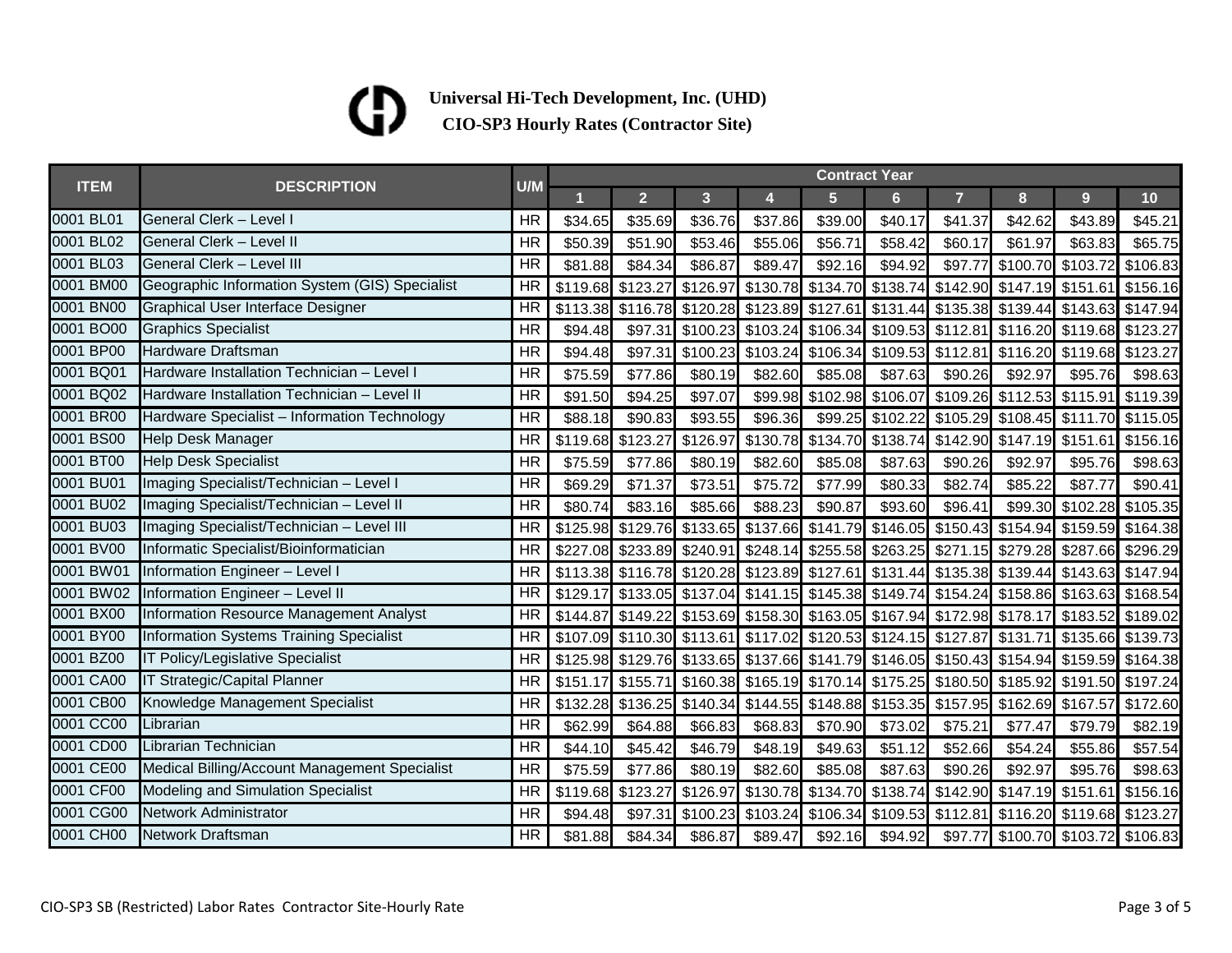### ⁄Ŋ

| <b>ITEM</b> | <b>DESCRIPTION</b>                         | U/M       | <b>Contract Year</b> |                                                                                           |                |                 |                |                |                                                                                  |                                    |                |         |  |
|-------------|--------------------------------------------|-----------|----------------------|-------------------------------------------------------------------------------------------|----------------|-----------------|----------------|----------------|----------------------------------------------------------------------------------|------------------------------------|----------------|---------|--|
|             |                                            |           |                      | $\overline{2}$                                                                            | 3 <sup>1</sup> | 4               | $5\phantom{1}$ | 6 <sup>1</sup> | $\overline{7}$                                                                   | 8                                  | 9 <sup>°</sup> | 10      |  |
| 0001 CI01   | Network Installation Technician - Level I  | <b>HR</b> | \$81.88              | \$84.34                                                                                   | \$86.87        | \$89.47         | \$92.16        | \$94.92        |                                                                                  | \$97.77 \$100.70 \$103.72 \$106.83 |                |         |  |
| 0001 Cl02   | Network Installation Technician - Level II | <b>HR</b> | \$96.88              |                                                                                           |                |                 |                |                | \$99.79 \$102.78 \$105.86 \$109.04 \$112.31 \$115.68 \$119.15 \$122.72 \$126.41  |                                    |                |         |  |
| 0001 CJ00   | Network Support Technician                 | <b>HR</b> |                      | \$100.79 \$103.81 \$106.93 \$110.14 \$113.44 \$116.84 \$120.35 \$123.96 \$127.68 \$131.51 |                |                 |                |                |                                                                                  |                                    |                |         |  |
| 0001 CK00   | <b>Operations Manager</b>                  | <b>HR</b> |                      | \$144.87 \$149.22 \$153.69 \$158.30 \$163.05 \$167.94 \$172.98 \$178.17 \$183.52 \$189.02 |                |                 |                |                |                                                                                  |                                    |                |         |  |
| 0001 CL00   | <b>Procurement Product Specialist</b>      | <b>HR</b> |                      | \$113.38 \$116.78 \$120.28 \$123.89 \$127.61 \$131.44 \$135.38 \$139.44 \$143.63 \$147.94 |                |                 |                |                |                                                                                  |                                    |                |         |  |
| 0001 CM00   | Program Administration Specialist          | <b>HR</b> | \$69.29              | \$71.37                                                                                   | \$73.51        | \$75.72         | \$77.99        | \$80.33        | \$82.74                                                                          | \$85.22                            | \$87.77        | \$90.41 |  |
| 0001 CN00   | <b>Program Analyst</b>                     | <b>HR</b> |                      | \$138.58 \$142.74 \$147.02 \$151.43 \$155.97 \$160.65 \$165.47 \$170.44 \$175.55 \$180.82 |                |                 |                |                |                                                                                  |                                    |                |         |  |
| 0001 CO00   | <b>Program Manager</b>                     | <b>HR</b> |                      | \$188.97 \$194.64 \$200.48 \$206.49 \$212.69 \$219.07 \$225.64 \$232.41 \$239.38 \$246.56 |                |                 |                |                |                                                                                  |                                    |                |         |  |
| 0001 CP00   | <b>Project Control Specialist</b>          | <b>HR</b> |                      | \$125.98 \$129.76 \$133.65 \$137.66 \$141.79 \$146.05 \$150.43 \$154.94 \$159.59 \$164.38 |                |                 |                |                |                                                                                  |                                    |                |         |  |
| 0001 CQ00   | <b>Project Leader</b>                      | <b>HR</b> |                      | \$125.98 \$129.76 \$133.65 \$137.66 \$141.79 \$146.05 \$150.43 \$154.94 \$159.59 \$164.38 |                |                 |                |                |                                                                                  |                                    |                |         |  |
| 0001 CR01   | Project Manager - Level I                  | <b>HR</b> |                      | \$100.79 \$103.81 \$106.93 \$110.14 \$113.44 \$116.84 \$120.35 \$123.96 \$127.68 \$131.51 |                |                 |                |                |                                                                                  |                                    |                |         |  |
| 0001 CR02   | Project Manager - Level II                 | <b>HR</b> |                      | \$115.50 \$118.97 \$122.53 \$126.21 \$130.00 \$133.90 \$137.91 \$142.05 \$146.31 \$150.70 |                |                 |                |                |                                                                                  |                                    |                |         |  |
| 0001 CR03   | Project Manager - Level III                | <b>HR</b> |                      | \$170.08 \$175.18 \$180.44 \$185.85 \$191.43 \$197.17 \$203.08 \$209.18 \$215.45 \$221.92 |                |                 |                |                |                                                                                  |                                    |                |         |  |
| 0001 CS00   | <b>Public Health Analyst</b>               | <b>HR</b> | \$81.88              | \$84.34                                                                                   | \$86.87        | \$89.47         | \$92.16        | \$94.92        |                                                                                  | \$97.77 \$100.70 \$103.72 \$106.83 |                |         |  |
| 0001 CT00   | <b>Quality Assurance Analyst</b>           | <b>HR</b> |                      | \$119.68 \$123.27 \$126.97 \$130.78 \$134.70 \$138.74 \$142.90 \$147.19 \$151.61 \$156.16 |                |                 |                |                |                                                                                  |                                    |                |         |  |
| 0001 CU00   | <b>Quality Assurance Manager</b>           | HR        | \$151.17             |                                                                                           |                |                 |                |                | \$155.71 \$160.38 \$165.19 \$170.14 \$175.25 \$180.50 \$185.92 \$191.50 \$197.24 |                                    |                |         |  |
| 0001 CV00   | <b>Quality Assurance Specialist</b>        | <b>HR</b> | \$94.48              |                                                                                           |                |                 |                |                | \$97.31 \$100.23 \$103.24 \$106.34 \$109.53 \$112.81 \$116.20 \$119.68 \$123.27  |                                    |                |         |  |
| 0001 CW00   | Records Management Specialist              | <b>HR</b> | \$94.48              |                                                                                           |                |                 |                |                | \$97.31 \$100.23 \$103.24 \$106.34 \$109.53 \$112.81 \$116.20 \$119.68 \$123.27  |                                    |                |         |  |
| 0001 CX00   | <b>Scanner Operator</b>                    | <b>HR</b> | \$31.49              | \$32.43                                                                                   | \$33.41        | \$34.41         | \$35.44        | \$36.51        | \$37.60                                                                          | \$38.73                            | \$39.89        | \$41.09 |  |
| 0001 CY00   | Scientific Data Analyst                    | <b>HR</b> |                      | \$125.98 \$129.76 \$133.65 \$137.66 \$141.79 \$146.05 \$150.43 \$154.94 \$159.59 \$164.38 |                |                 |                |                |                                                                                  |                                    |                |         |  |
| 0001 CZ01   | Subject Matter Expert - Level I            | HR        |                      | \$151.17 \$155.71 \$160.38 \$165.19 \$170.14 \$175.25 \$180.50 \$185.92 \$191.50 \$197.24 |                |                 |                |                |                                                                                  |                                    |                |         |  |
| 0001 CZ02   | Subject Matter Expert - Level II           | <b>HR</b> |                      | \$188.97 \$194.64 \$200.48 \$206.49 \$212.69 \$219.07 \$225.64 \$232.41 \$239.38 \$246.56 |                |                 |                |                |                                                                                  |                                    |                |         |  |
| 0001 CZ03   | Subject Matter Expert - Level III          | HR        |                      | \$283.45 \$291.95 \$300.71 \$309.73 \$319.03 \$328.60 \$338.45 \$348.61 \$359.07 \$369.84 |                |                 |                |                |                                                                                  |                                    |                |         |  |
| 0001 DA01   | System Administrator - Level I             | <b>HR</b> | \$75.59              | \$77.86                                                                                   | \$80.19        | \$82.60         | \$85.08        | \$87.63        | \$90.26                                                                          | \$92.97                            | \$95.76        | \$98.63 |  |
| 0001 DA02   | System Administrator - Level II            | <b>HR</b> | \$88.69              | \$91.35                                                                                   | \$94.09        | \$96.91         |                |                | \$99.82 \$102.82 \$105.90 \$109.08 \$112.35 \$115.72                             |                                    |                |         |  |
| 0001 DA03   | System Administrator - Level III           | HR        |                      | \$119.68 \$123.27 \$126.97 \$130.78 \$134.70 \$138.74 \$142.90 \$147.19 \$151.61 \$156.16 |                |                 |                |                |                                                                                  |                                    |                |         |  |
| 0001 DB01   | Systems Architect - Level I                | HR        |                      | \$119.68 \$123.27 \$126.97 \$130.78 \$134.70 \$138.74 \$142.90 \$147.19 \$151.61 \$156.16 |                |                 |                |                |                                                                                  |                                    |                |         |  |
| 0001 DB02   | Systems Architect - Level II               | <b>HR</b> |                      | \$170.08 \$175.18 \$180.44 \$185.85 \$191.43 \$197.17 \$203.08 \$209.18 \$215.45 \$221.92 |                |                 |                |                |                                                                                  |                                    |                |         |  |
| 0001 DC01   | Systems Engineer - Level I                 | <b>HR</b> | \$81.88              | \$84.34                                                                                   |                | \$86.87 \$89.47 |                |                | \$92.16 \$94.92 \$97.77 \$100.70 \$103.72 \$106.83                               |                                    |                |         |  |